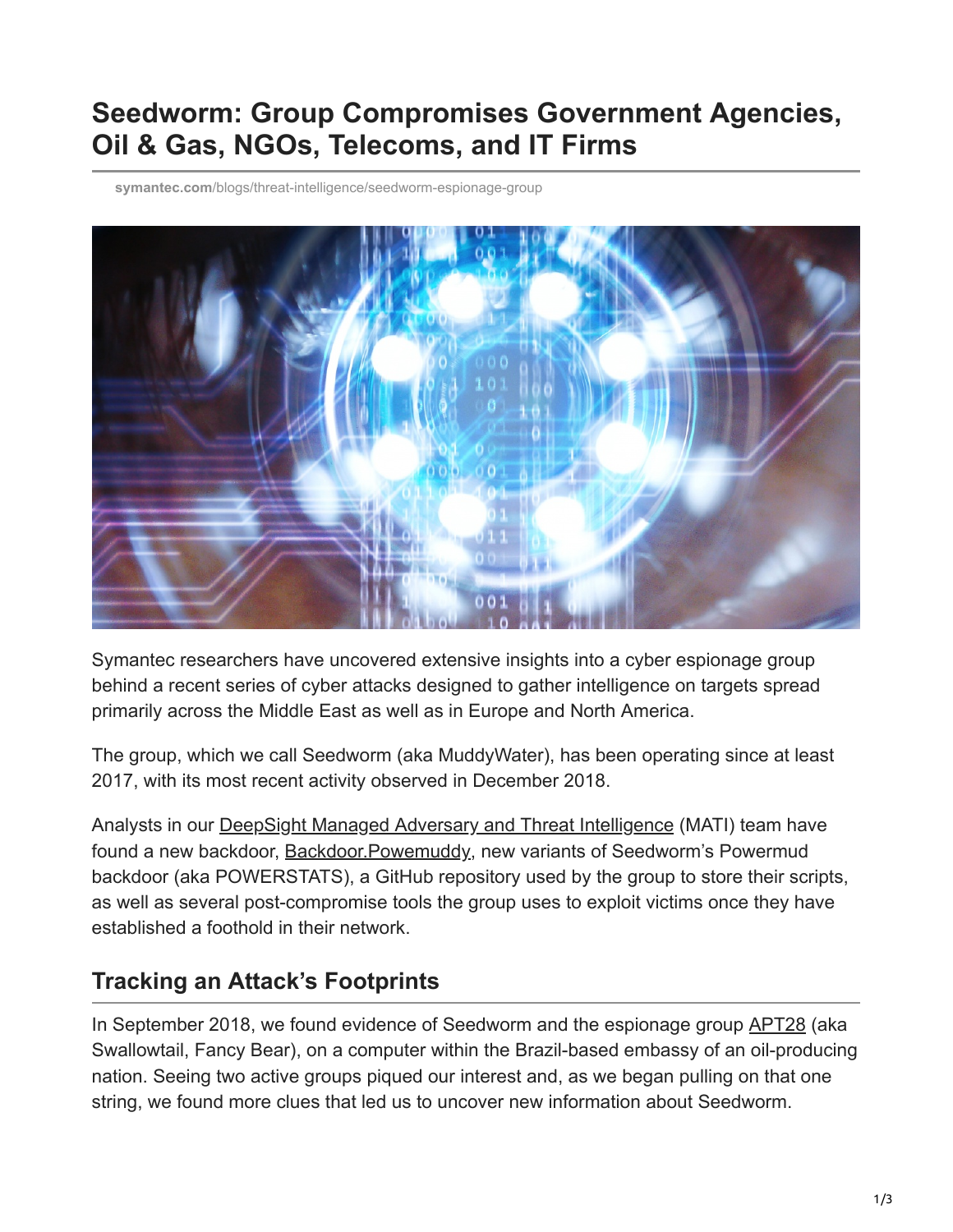We not only found the initial entry point, but we were able to follow Seedworm's subsequent activity after the initial infection due to the vast telemetry Symantec has access to via its Global Intelligence Network. Because of this unique visibility, our analysts were able to trace what actions Seedworm took after they got into a network. We found new variants of the Powermud backdoor, a new backdoor (Backdoor.Powemuddy), and custom tools for stealing passwords, creating reverse shells, privilege escalation, and the use of the native Windows cabinet creation tool, makecab.exe, probably for compressing stolen data to be uploaded. [DeepSight MATI](https://www.symantec.com/services/cyber-security-services/deepsight-intelligence/adversary) customers can leverage these unique insights to combat emerging cyber threats.

Seedworm's motivations are much like many cyber espionage groups that we observe—they seek to acquire actionable information about the targeted organizations and individuals. They accomplish this with a preference for speed and agility over operational security, which ultimately led to our identification of their key operational infrastructure.

### **Tactics and Tools**

Seedworm likely functions as a cyber espionage group to secure actionable intelligence that could benefit their sponsor's interests. During the operations, the group used tools consistent with those leveraged during past intrusions including Powermud, a custom tool used by the Seedworm group, and customized PowerShell, LaZagne, and Crackmapexec scripts.

The Seedworm group controls its Powermud backdoor from behind a proxy network to hide the ultimate command-and-control (C&C) location. The Seedworm group is the only group known to use the Powermud backdoor.

After compromising a system, typically by installing Powermud or Powemuddy, Seedworm first runs a tool that steals passwords saved in users' web browsers and email, demonstrating that access to the victim's email, social media, and chat accounts is one of their likely goals. Seedworm then uses open-source tools such as LaZagne and Crackmapexec to obtain Windows authorization credentials. Seedworm uses off-the-shelf, unmodified versions of these tools as well as custom-compiled variants which we have determined are only used by this group.

## **Shifting Tactics**

Since its existence first came to light, we've seen Seedworm modify the way it operates. Since early 2017, they have continually updated their Powermud backdoor and other tools to avoid detection and to thwart security researchers analyzing the tools. They've also used GitHub to store malware and a handful of publicly available tools, which they then customize to carry out their work.